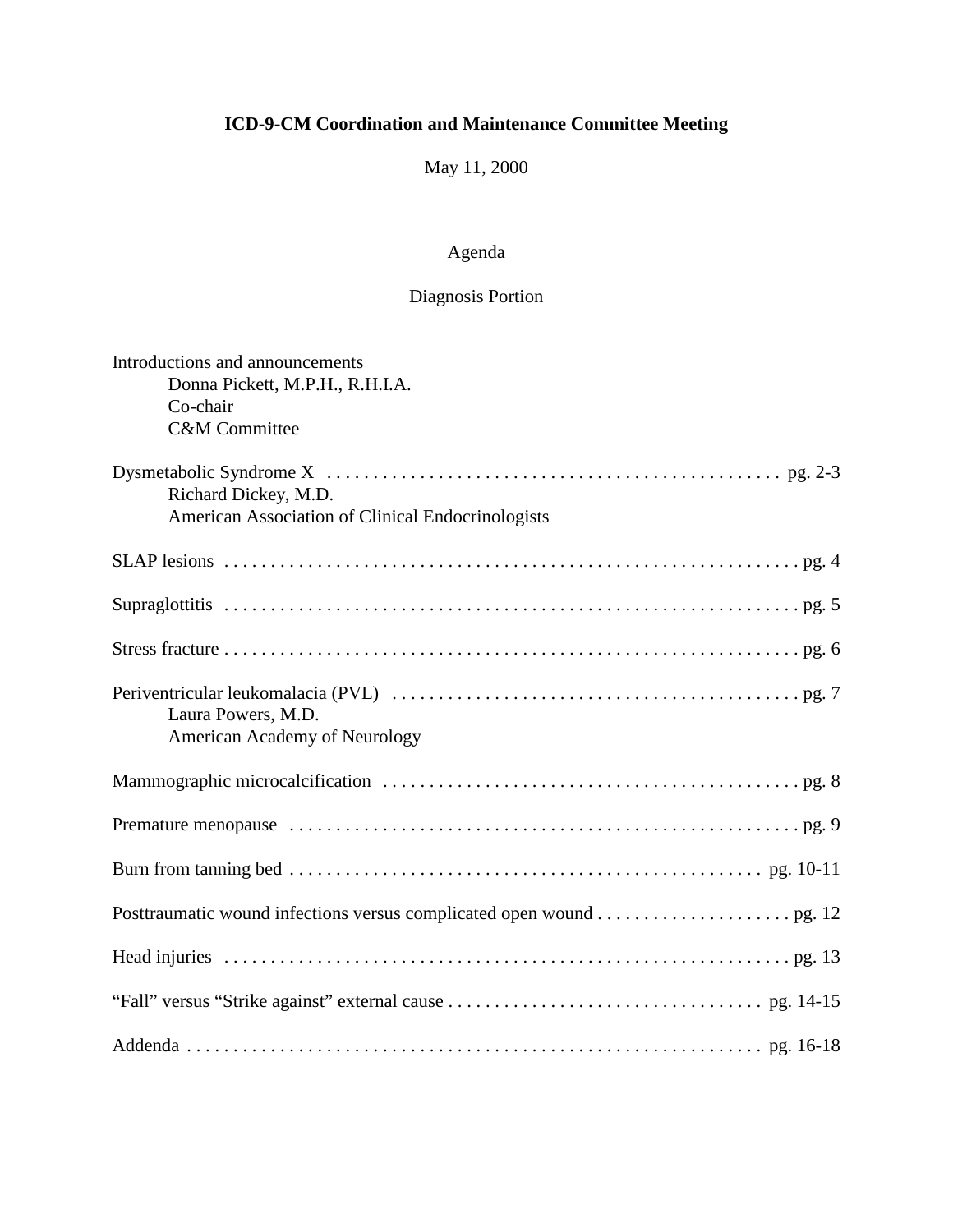#### May 11, 2000

Topic: Dysmetabolic Syndrome X

Among endocrinologists, the term Syndrome X has been widely understood to pertain to a cluster of metabolic disorders that are related to a state of insulin resistance without elevated blood sugar levels, in turn, often related to obesity. Syndrome X is a major risk factor for coronary artery disease and hypertension. This syndrome is not the same as Cardiac Syndrome X indexed in the classification to angina.

The American Association of Clinical Endocrinologists (AACE) has requested a unique code for Dysmetabolic Syndrome X. The request calls for an extensive expansion at the  $5<sup>th</sup>$  digit level for the various manifestations of Syndrome X. The proposal below has three options, a single code for syndrome X with a use additional code note to identify the manifestations, an expanded set of codes similar to the AACE proposal, and a single code for hyperinsulinemia under which syndrome X would be included.

| Option 1: |     |                                                                                                                                 |
|-----------|-----|---------------------------------------------------------------------------------------------------------------------------------|
|           | 277 | Other and unspecified disorders of metabolism                                                                                   |
| New code  |     | 277.7 Dysmetabolic Syndrome X                                                                                                   |
| Add       |     | Use additional code for associated manifestation, such as:<br>cardiovascular disease (414.00-414.05)<br>obesity (278.00-278.01) |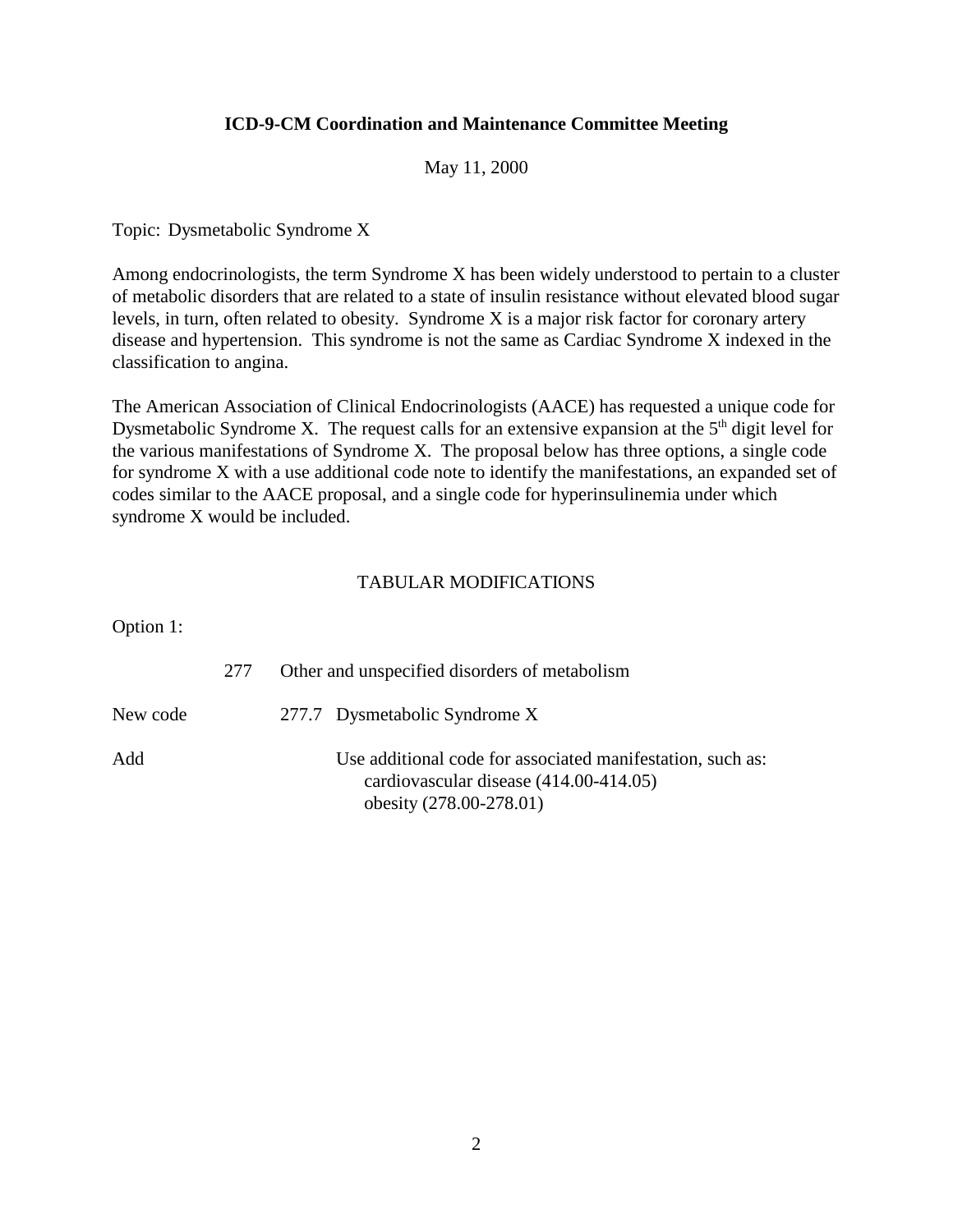May 11, 2000

Option 2:

|                                                                                                          |     | 277 | Other and unspecified disorders of metabolism                                                                                                                                                                                                                                                      |
|----------------------------------------------------------------------------------------------------------|-----|-----|----------------------------------------------------------------------------------------------------------------------------------------------------------------------------------------------------------------------------------------------------------------------------------------------------|
| New sub-<br>category                                                                                     |     |     | 277.7 Dysmetabolic Syndrome X<br>Use additional code to identify manifestations                                                                                                                                                                                                                    |
| New code<br>New code<br>New code<br>New code<br>New code<br>New code<br>New code<br>New code<br>New code |     |     | 277.71 with obesity<br>277.72 with circulatory manifestations<br>277.73 with insulin response disorder<br>277.74 with dyslipidemia<br>277.75 with hypertension<br>277.76 with hypercoagulation disorders<br>277.77 with ovarian dysfunction<br>277.78 with integumentary disorders<br>277.79 other |
| Option 3:                                                                                                |     |     |                                                                                                                                                                                                                                                                                                    |
| New code                                                                                                 | 251 |     | Other disorders of pancreatic internal secretion<br>251.6 Hyperinsulinemia<br>Metabolic syndrome X                                                                                                                                                                                                 |
| Add                                                                                                      |     |     | Excludes: hypoglycemia (251.2)                                                                                                                                                                                                                                                                     |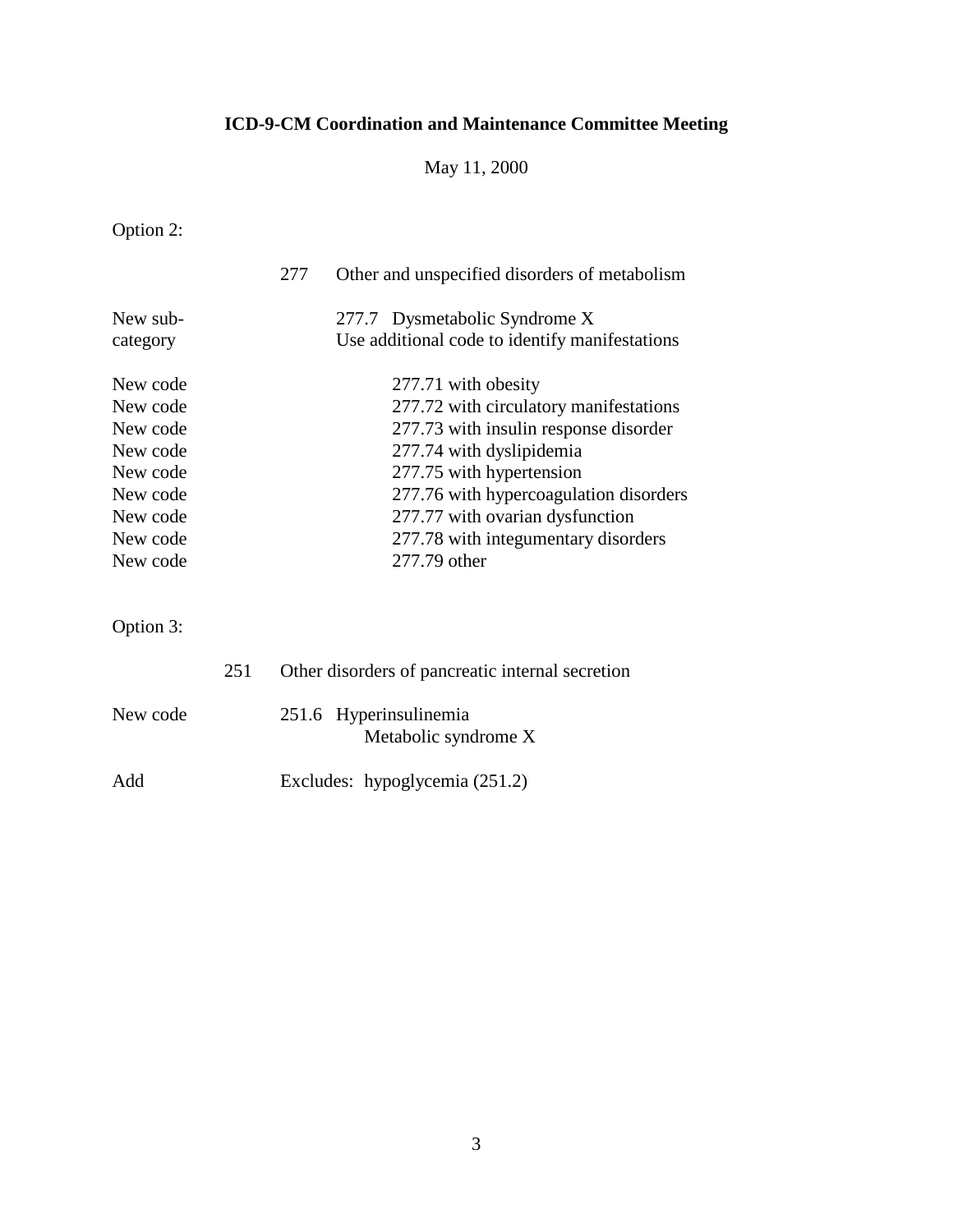May 11, 2000

Topic: SLAP lesions

SLAP lesions (Superior Labrum Anterior and Posterior) refer to detachment lesions of the superior aspect of the glenoid labrum, which serves as the insertion of the long head of the biceps. It is a relatively common injury in the throwing arm of athletes but is most common in patients who have fallen or who have received a blow on the shoulder. The most common symptom is pain on overhead movement of the arm. It was first identified on arthroscopic examination. It is now identifiable on MRI and CT.

A unique code for SLAP lesions is being proposed.

### TABULAR MODIFICATION

840 Sprain and strains of shoulder and upper arm

New code 840.7 Superior glenoid labrum lesions (SLAP)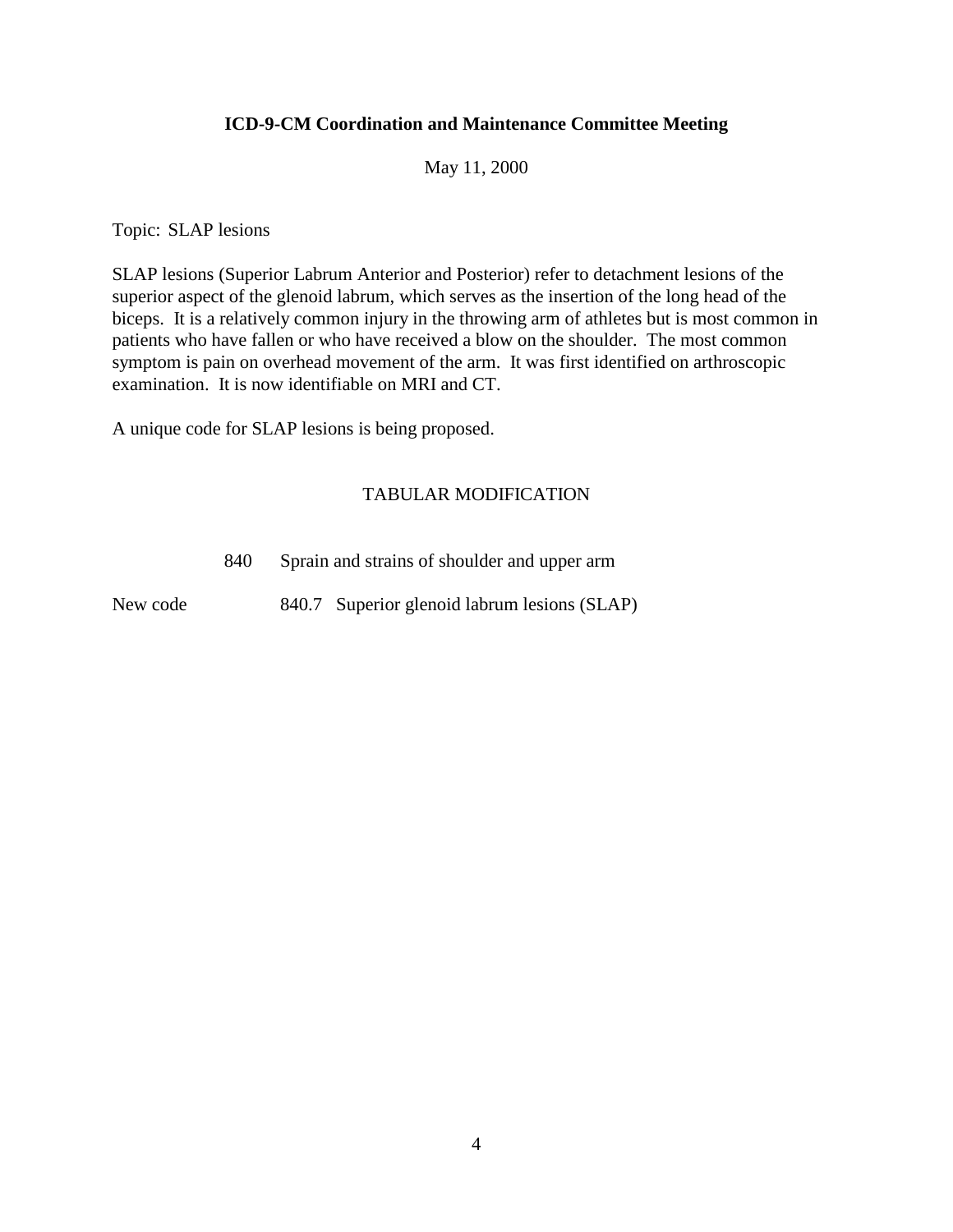May 11, 2000

Topic: Supraglottitis

Supraglottitis (also called epiglottitis) is an acute life-threatening upper respiratory infection, primarily in children, but affecting all ages. It is an infection of the supraglottic structures, the lingual tonsillar area, epiglottic folds, false vocal cords, and the epiglottis. Supraglottitis may be rapidly fatal in all ages. The fatal event is thought to result from an edematous epiglottis obstucting the airway.

Because the infection covers all of the supraglottic structures the term supraglottitis is nonspecific. Within category 464, Acute laryngitis and tracheitis, the larynx, the trachea, and the epiglottis have unique subcategories. With the exception of acute laryngitis, with and without obstruction is identified at the code level. The diagnosis supraglottis may represent any of the codes within 464. It is being proposed that a unique code for supraglottis be created for cases when the term is used and the specified site of infection is not identified. An expansion of acute laryngitis is also being proposed for with and without obstruction.

### TABULAR MODIFICATION

#### 464 Acute laryngitis and tracheitis

|                      | 464.0 Acute laryngitis                |
|----------------------|---------------------------------------|
| New code             | 464.00 without mention of obstruction |
| New code             | 464.01 with obstruction               |
| New sub-<br>category | 464.5 Supraglottitis, unspecified     |
| New code             | 464.50 without mention of obstruction |
| New code             | 464.51 with obstruction               |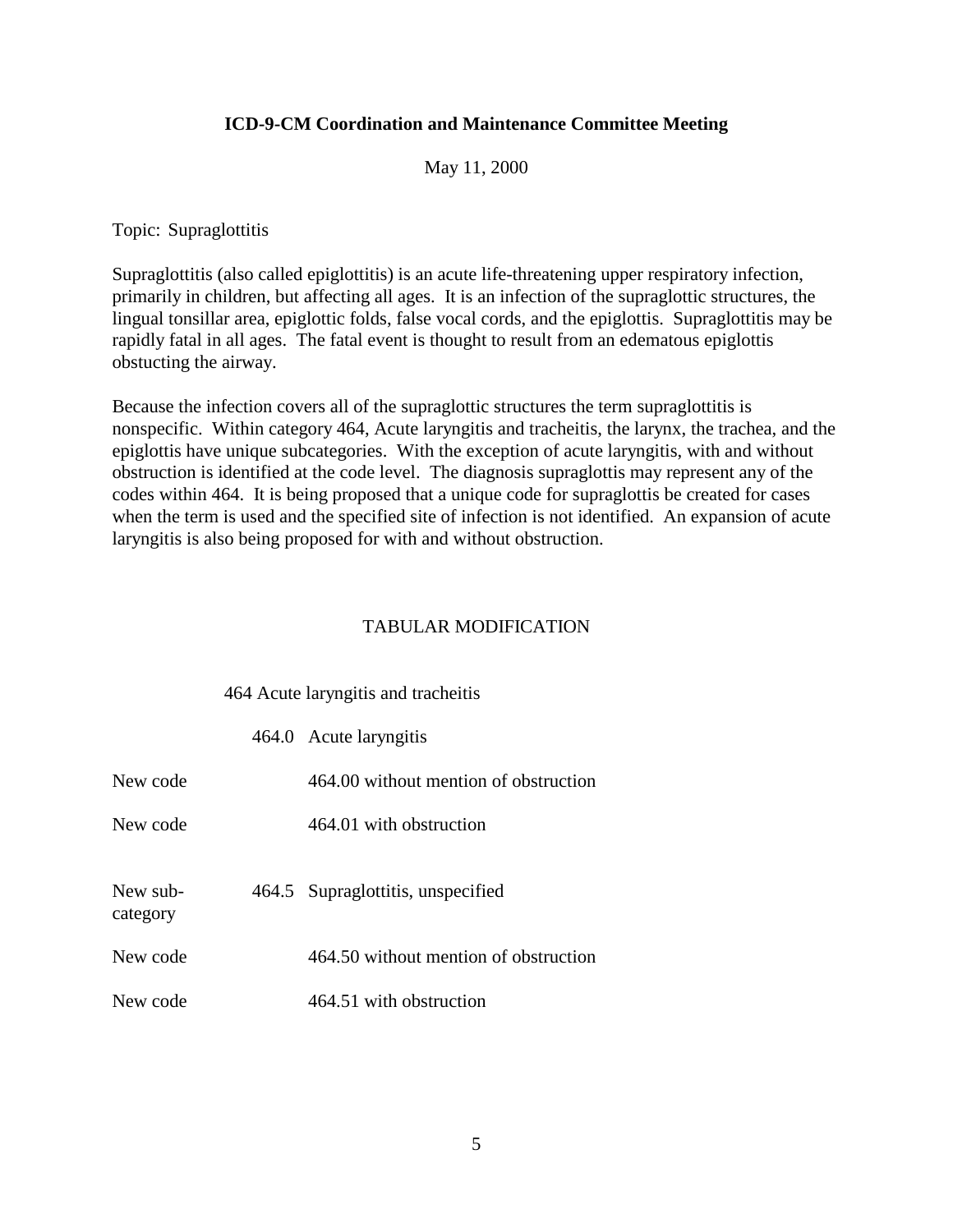#### May 11, 2000

Topic: Stress fracture

Bones may undergo a "fatigue" or stress fracture from repetitive forces, applied before the bone and its supporting tissues have had adequate time to accommodate to such force. X-rays are typically negative early in the course. Days or weeks may pass before the fracture line is visible on x-ray. A presumptive diagnosis is necessary to begin prompt treatment.

The ICD-9-CM groups both pathologic and stress fractures to the same category. The pathologic fracture is due to a physiologic condition, such as a neoplasm, damaging the bone. The stress fracture is a traumatic fracture that occurs due to repeated stress on the bone, not an acute traumatic injury.

It is being proposed that stress fractures be separated from pathologic fractures. The term stress reaction is being included as a synonymous term for stress fracture.

### TABULAR MODIFCATION

|          | 733 | Other disorders of bone and cartilage                                           |
|----------|-----|---------------------------------------------------------------------------------|
|          |     | 733.1 Pathologic fracture                                                       |
| Add      |     | Excludes:<br>stress fracture (733.93-733.95)                                    |
|          |     | 733.9 Other and unspecified disorders of bone and cartilage                     |
| New code |     | 733.93 Stress fracture of tibia or fibula<br>Stress reaction of tibia or fibula |
| New code |     | 733.94 Stress fracture of the metatarsals<br>Stress reaction of metatarsals     |
| New code |     | 733.95 Stress fracture of other bone<br>Stress reaction of other bone           |

Topic: Periventricular leukomalacia (PVL)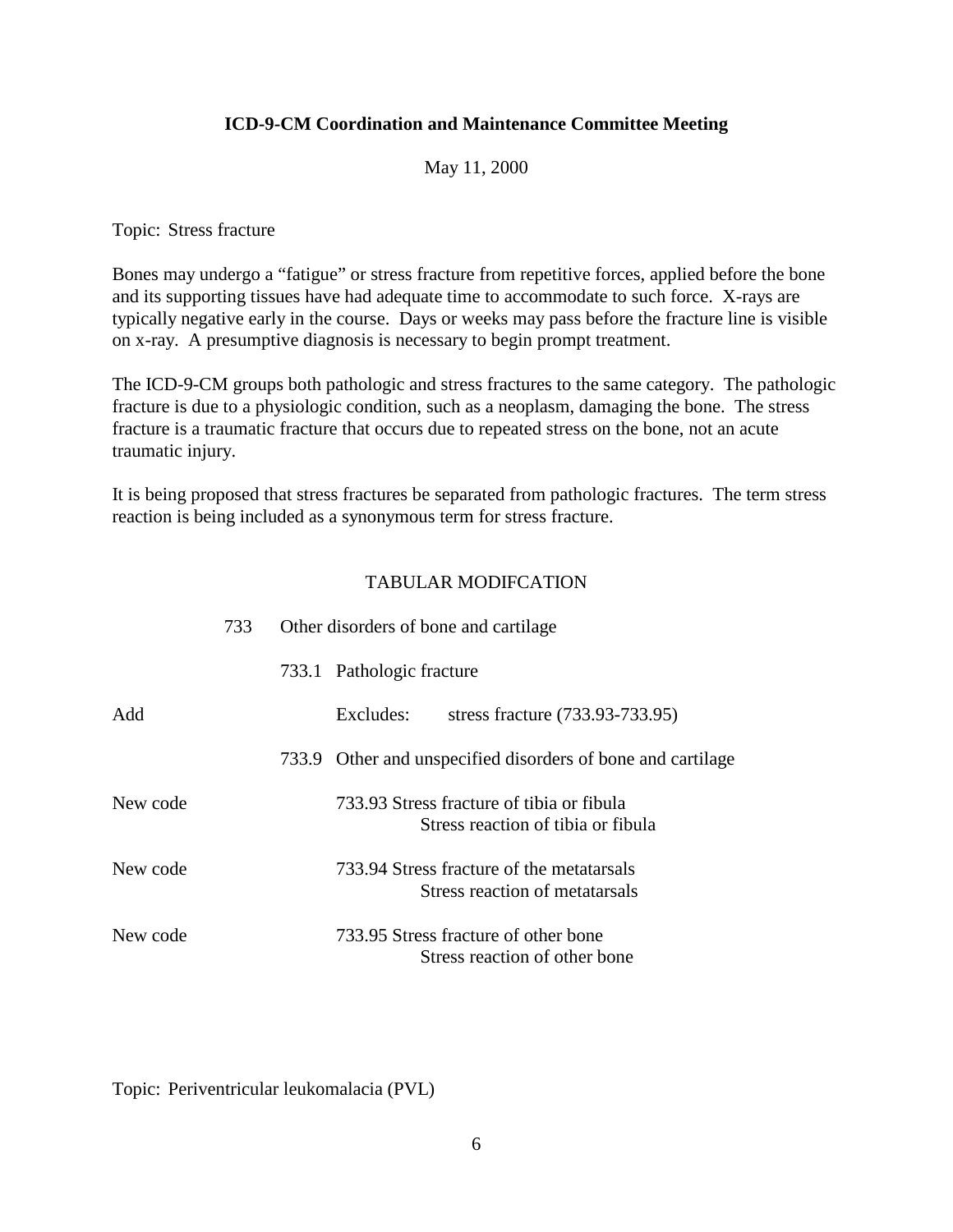#### May 11, 2000

Periventricular leukomalacia (PVL) refers to necrosis of white matter adjacent to lateral ventricles with formation of cysts. This is occuring with increasing frequently in very low birth weight infants. There are no specific neurological signs of PVL in the neonatal period but it can sometimes be detected by ultrasonography. It is a major risk factor for cerebral palsy, and other neurological disorders. The cause of PVL is still obscure but recent studies have associated it with intrauterine growth retardation, intrauterine infections, and pregnancies involving monozygotic twins. PVL is frequently associated with severe intraventricular hemorrhage (IVH) but it is not necessarily the cause of, nor the routine result of IVH.

Currently there is no specific code assigned to periventricular leukomalacia. With the advances in neonatology increasing survival of extremely low birth weight infants a request was made to establish a code for this condition. It is also being proposed that code 772.1, Intraventricular hemorrhage, be expanded to identify the grade of the hemorrhage. The severity of the grade is a strong determinant of the outcome for the baby.

#### TABULAR MODIFICATION

772.1 Intraventricular hemorrhage

| New code        |     | 772.10 Unspecified grade                                                                                                                                   |
|-----------------|-----|------------------------------------------------------------------------------------------------------------------------------------------------------------|
| New code        |     | 772.11 Grade I<br>Bleeding into germinal matrix                                                                                                            |
| New code        |     | 772.12 Grade II<br>Bleeding into ventricle                                                                                                                 |
| New code        |     | $772.13$ Grade III<br>Bleeding with enlargement of ventricle                                                                                               |
| New code        |     | 772.14 Grade IV<br>Bleeding into cerebral cortex                                                                                                           |
|                 | 779 | Other and ill-defined conditions originating in the perinatal period                                                                                       |
| New code<br>Add |     | 779.7 Periventricular leukomalacia<br>Use additional code for any associated intraventricular hemorrhage (772.1)<br>Topic: Mammographic microcalcification |

Microcalcification is a common abnormal finding on a mammogram. It invariably leads to a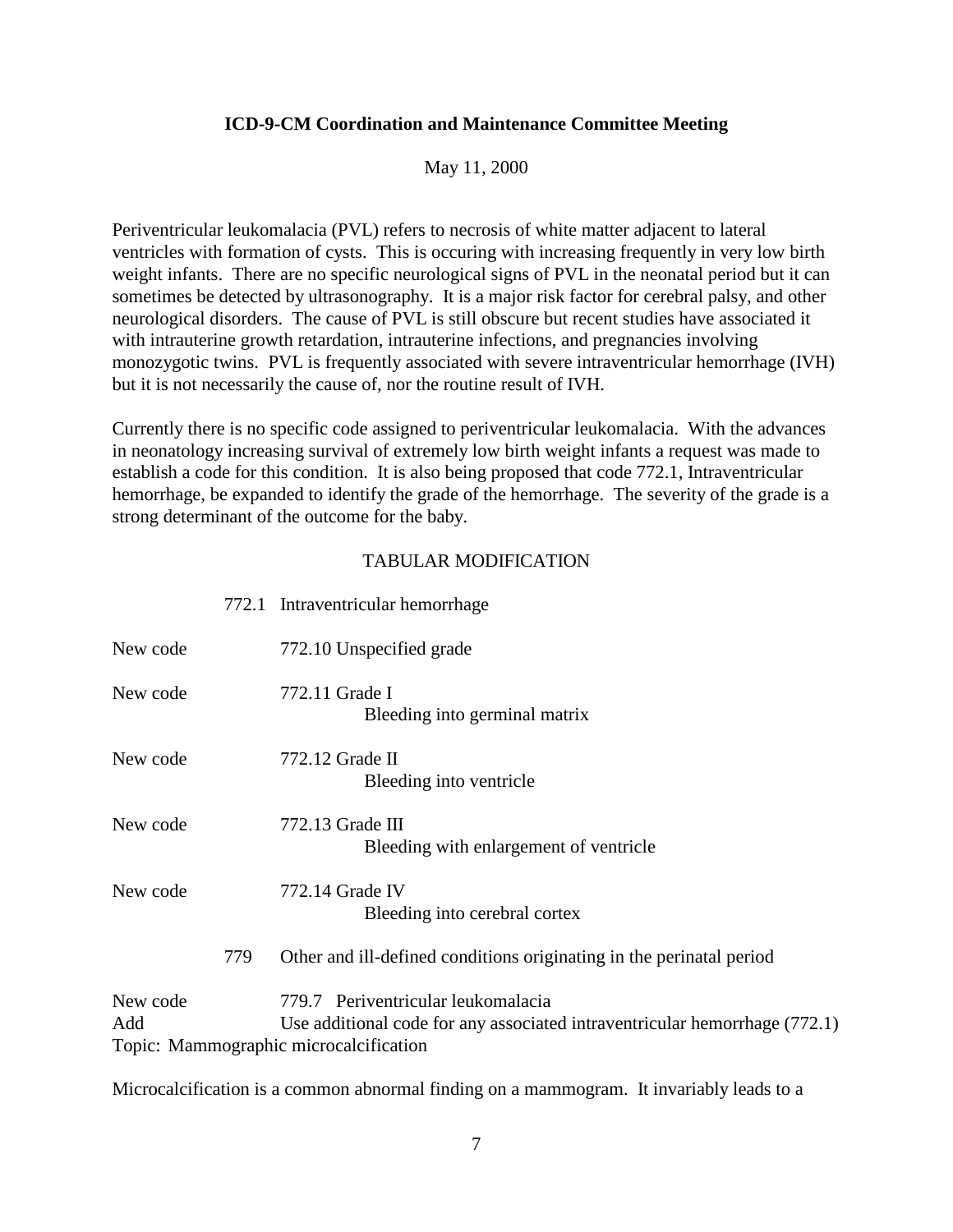May 11, 2000

biopsy and most often a malignancy is then verified. This finding differs from the appearance of a lump. A unique code to distinguish this specific mamographic finding has been requested.

|          | 793 | Nonspecific abnormal findings on radiological and other examinations of<br>body structure |                                                                         |  |  |
|----------|-----|-------------------------------------------------------------------------------------------|-------------------------------------------------------------------------|--|--|
| Delete   |     |                                                                                           | 793.8 Breast<br>abnormal mammogram                                      |  |  |
| New code |     |                                                                                           | 793.80 Abnormal mammogram, unspecified                                  |  |  |
| New code |     |                                                                                           | 793.81 Mammographic microcalcification                                  |  |  |
| New code |     |                                                                                           | 793.89 Other abnormal findings on radiological examination of<br>breast |  |  |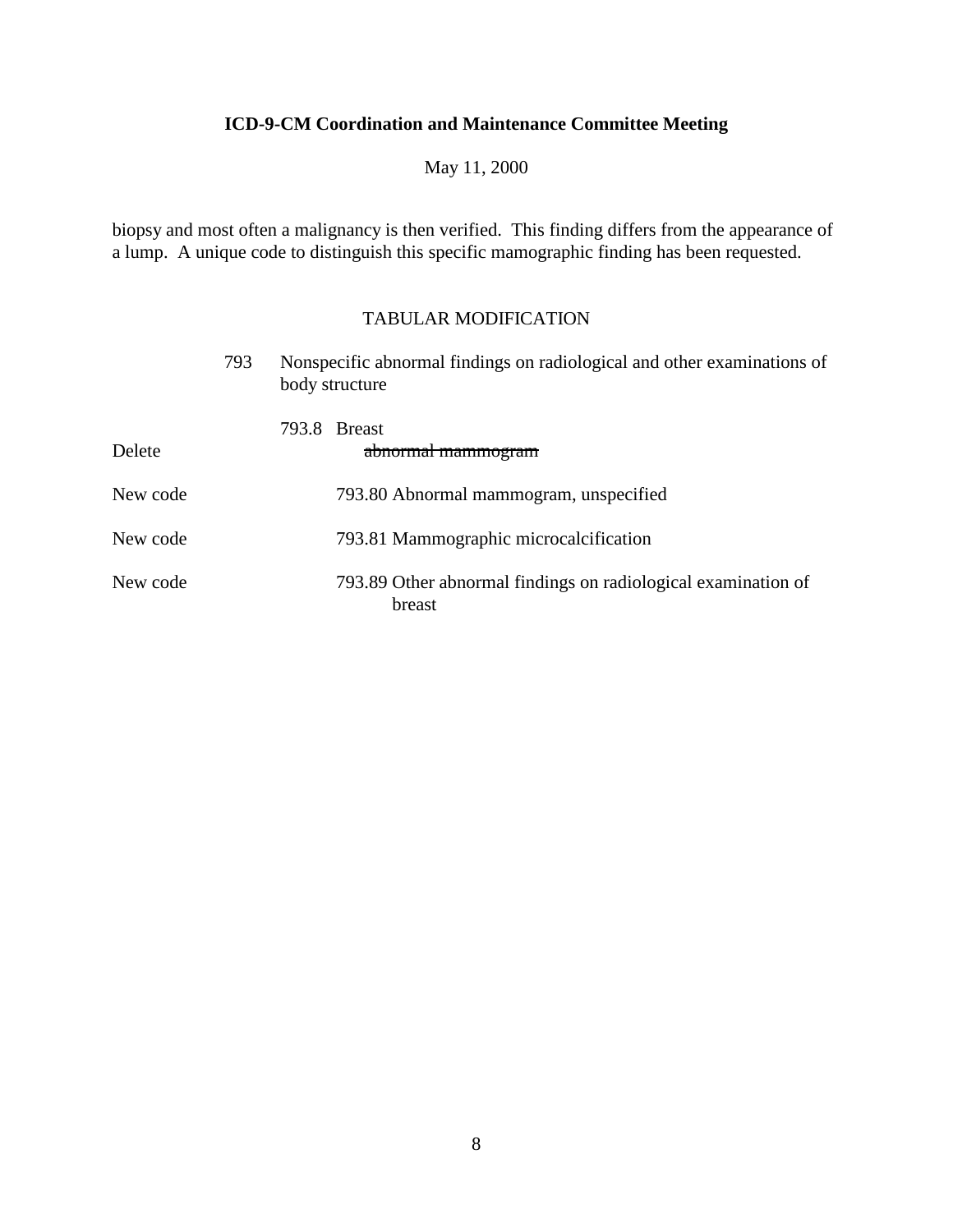#### May 11, 2000

Topic: Premature menopause

256 Ovarian dysfunction

For October 1, 2000, a new code for natural (age-related) menopause status will go into effect. Postsurgical and premature menopause is excluded from this new code since these other conditions are included in the 256, Ovarian dysfunction category in the endocrine chapter. Since these conditions are only inclusion terms it is being proposed that unique codes be created for them so that all forms of menopausal status can be uniquely identified.

| Add<br>Delete<br>Delete<br>Delete<br>Delete | 256.2 Postablative ovarian failure<br>Code first states associated with artificial menopause (627.4)<br>Ovarian failure:<br>iatrogenic<br>postirradiation<br>postsurgical |
|---------------------------------------------|---------------------------------------------------------------------------------------------------------------------------------------------------------------------------|
| New code                                    | 256.21 Postsurgical ovarian failure                                                                                                                                       |
| New code                                    | 256.22 Postirradiation ovarian failure                                                                                                                                    |
| New code<br>Add<br>Add                      | 256.29 Other postablative ovarian failure<br>Artificial menopause NOS<br>Iatrogenic ovarian failure NOS                                                                   |
| Delete<br>Delete                            | 256.3 Other ovarian failure<br>Premature menopause NOS<br>Primary ovarian failure                                                                                         |
| New code                                    | 256.31 Premature menopause                                                                                                                                                |
| New code                                    | 256.39 Other ovarian failure<br>Delayed menarche<br>Ovarian hypofunction<br>Primary ovarian failure NOS                                                                   |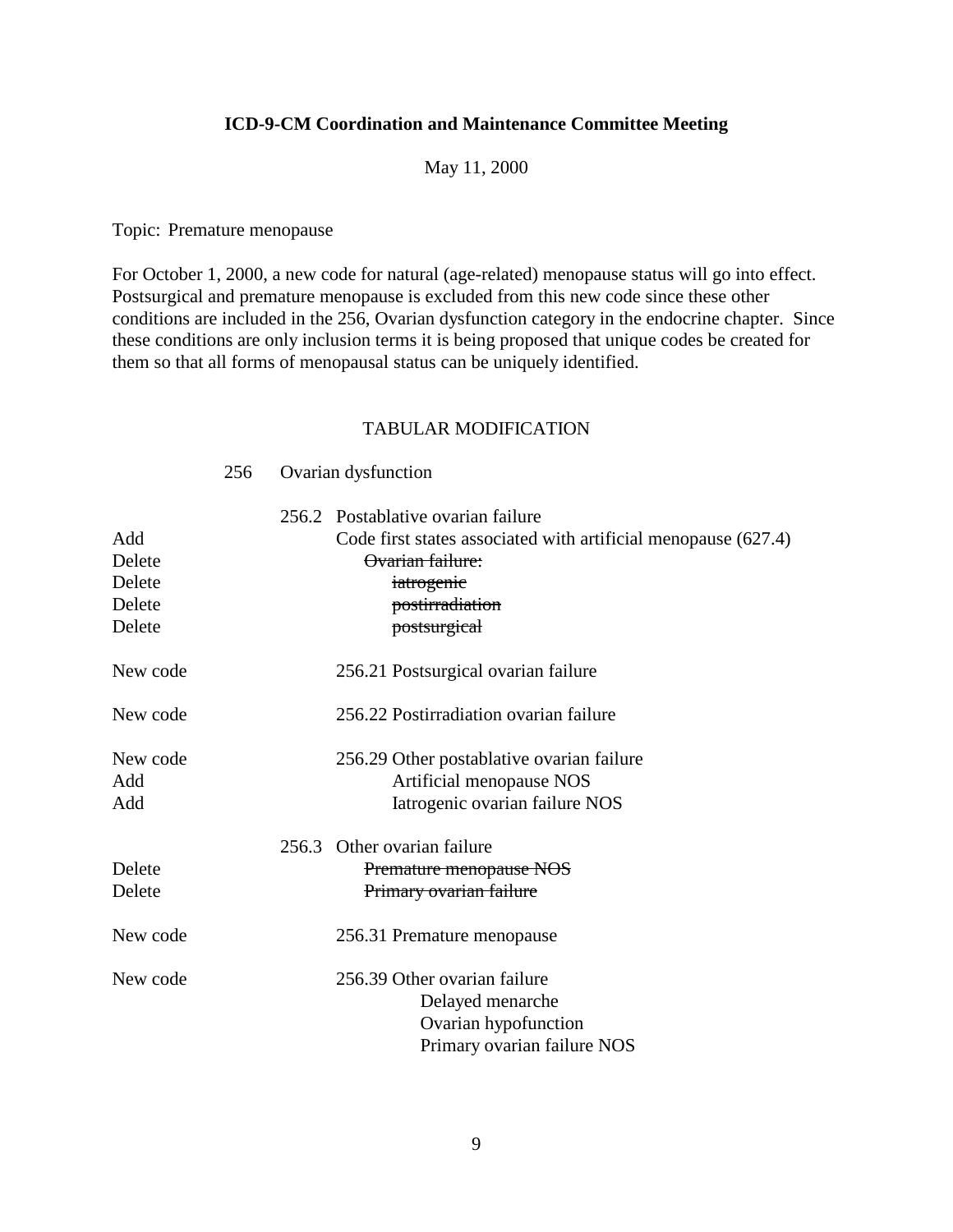#### May 11, 2000

Topic: Burn from tanning bed

A case was submitted to NCHS involving second degree burns from a tanning bed. Sunburn and other ultraviolet radiation burns in the ICD-9-CM are under a dermatitis category. Sunburn and tanning bed burns can be equal in severity to second and third degree burns. Because of this potential severity it has been questioned whether such burns should be coded to the traumatic burn codes which indicate degree, instead of to the dermatitis codes.

In keeping with the intent of the ICD to separate sunburn from other burns, and to prevent a significant change in data and the coding guidelines, it is being proposed that new codes be created for second and third degree sunburns and that tanning beds be added to 692.82, Dermatitis due to other radiation, and to the appropriate external cause code.

|            | 692 | Contact dermatitis and other eczema                                       |  |  |
|------------|-----|---------------------------------------------------------------------------|--|--|
|            |     | 692.7 Due to solar radiation                                              |  |  |
| Add<br>Add |     | 692.71 Sunburn<br>First degree sunburn<br>Sunburn NOS                     |  |  |
| Add        |     | Excludes: sunburn due to other ultraviolet radiation exposure<br>(692.82) |  |  |
| New code   |     | 692.75 Sunburn of second degree                                           |  |  |
| New code   |     | 692.76 Sunburn of third degree                                            |  |  |
|            |     | 692.8 Due to other specified agents                                       |  |  |
| Add        |     | 692.82 Dermatitis due to other radiation<br>Tanning bed                   |  |  |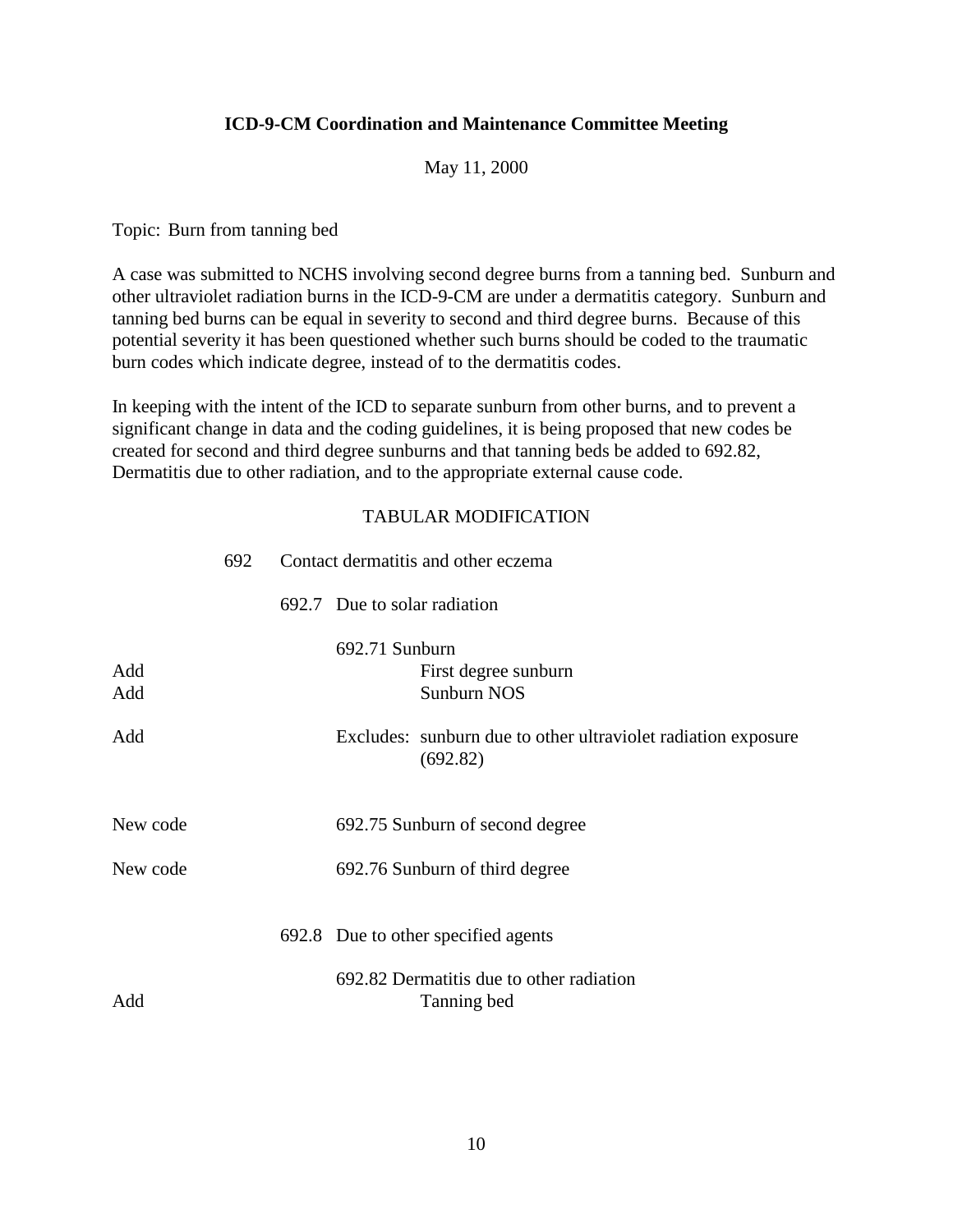# May 11, 2000

|     | E926 Exposure to radiation |                                                             |  |
|-----|----------------------------|-------------------------------------------------------------|--|
| Add |                            | E926.2 Visible and ultraviolet light sources<br>Tanning bed |  |
|     |                            | <b>INDEX MODIFICATION</b>                                   |  |

|     | <b>Burn</b>        |
|-----|--------------------|
| Add | sun-see Sunburn    |
| Add | ultraviolet 692.82 |

|     | Sunburn                                   |  |
|-----|-------------------------------------------|--|
| Add | due to other ultraviolet radiation 692.82 |  |

## EXTERNAL CAUSE INDEX

|     | Burning            |
|-----|--------------------|
| Add | Tanning bed E926.2 |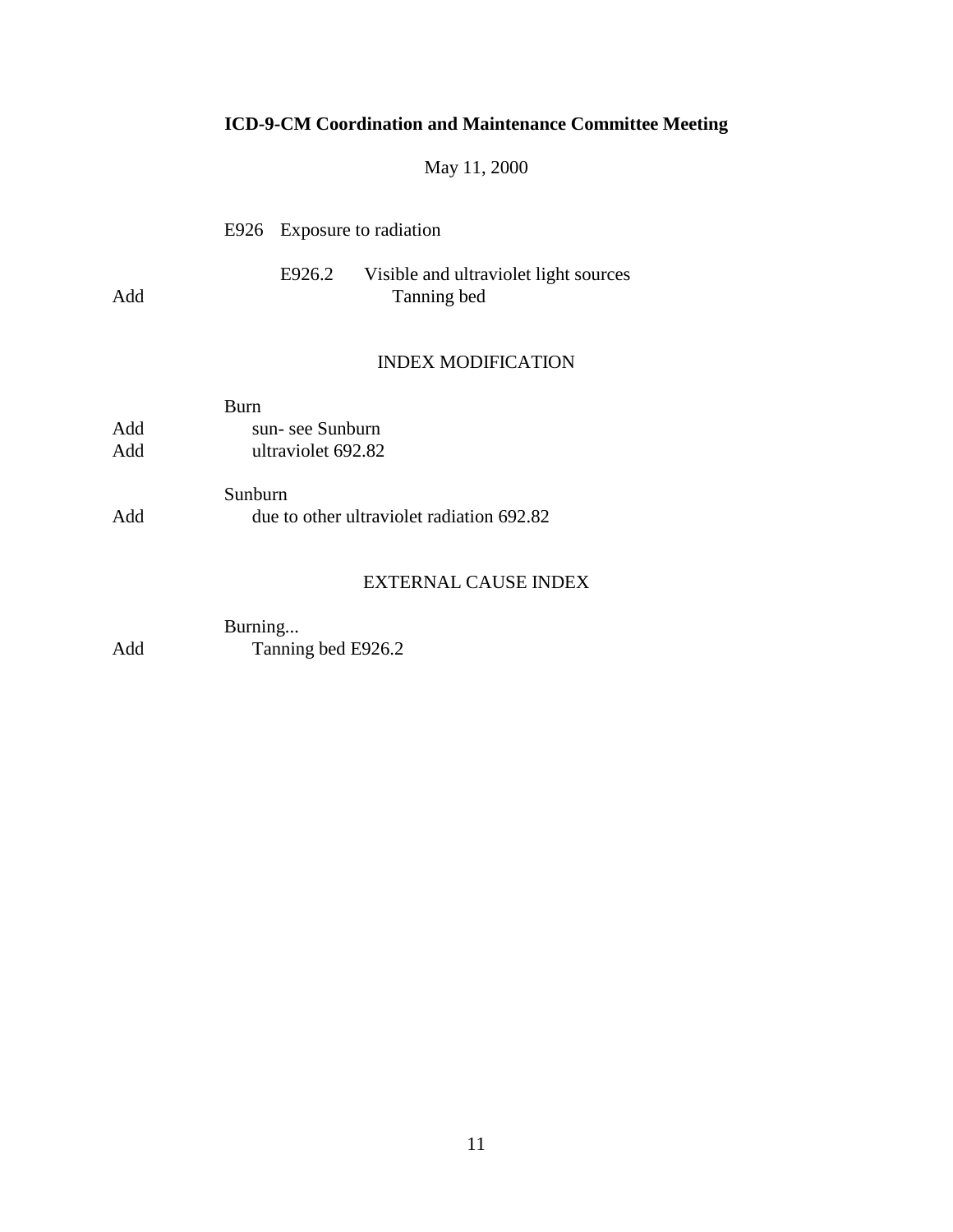### May 11, 2000

Topic: Posttraumatic wound infections versus complicated open wound

A number of questions have come into NCHS concerning the distinction and correct use of the complicated open wound codes, that include with major infection and delayed healing, and code 958.3, Posttraumatic wound infection, not elsewhere classified. Since code 958.3 is an NEC code it has been suggested that an excludes note be added to exclude specific infections.

The complicated open wound codes include major infection. It is also being proposed that the word major be deleted from the instructional note and a use additional code to specify the type of infection be added to the open wounds section.

### TABULAR MODIFICATIONS

### Open Wounds (870-897)

| Revise |     | The description "complicated" used in the fourth-digit subdivisions<br>includes those with mention of delayed healing, delayed treatment, foreign<br>body or <i>major</i> infection. |  |  |  |
|--------|-----|--------------------------------------------------------------------------------------------------------------------------------------------------------------------------------------|--|--|--|
| Add    |     | Use additional code to identify infection                                                                                                                                            |  |  |  |
|        | 958 | Certain early complications of trauma                                                                                                                                                |  |  |  |
|        |     | 958.3 Posttraumatic wound infection, not elsewhere classified                                                                                                                        |  |  |  |
| Add    |     | Excludes: infected open wounds- code to complicated open<br>wound of site                                                                                                            |  |  |  |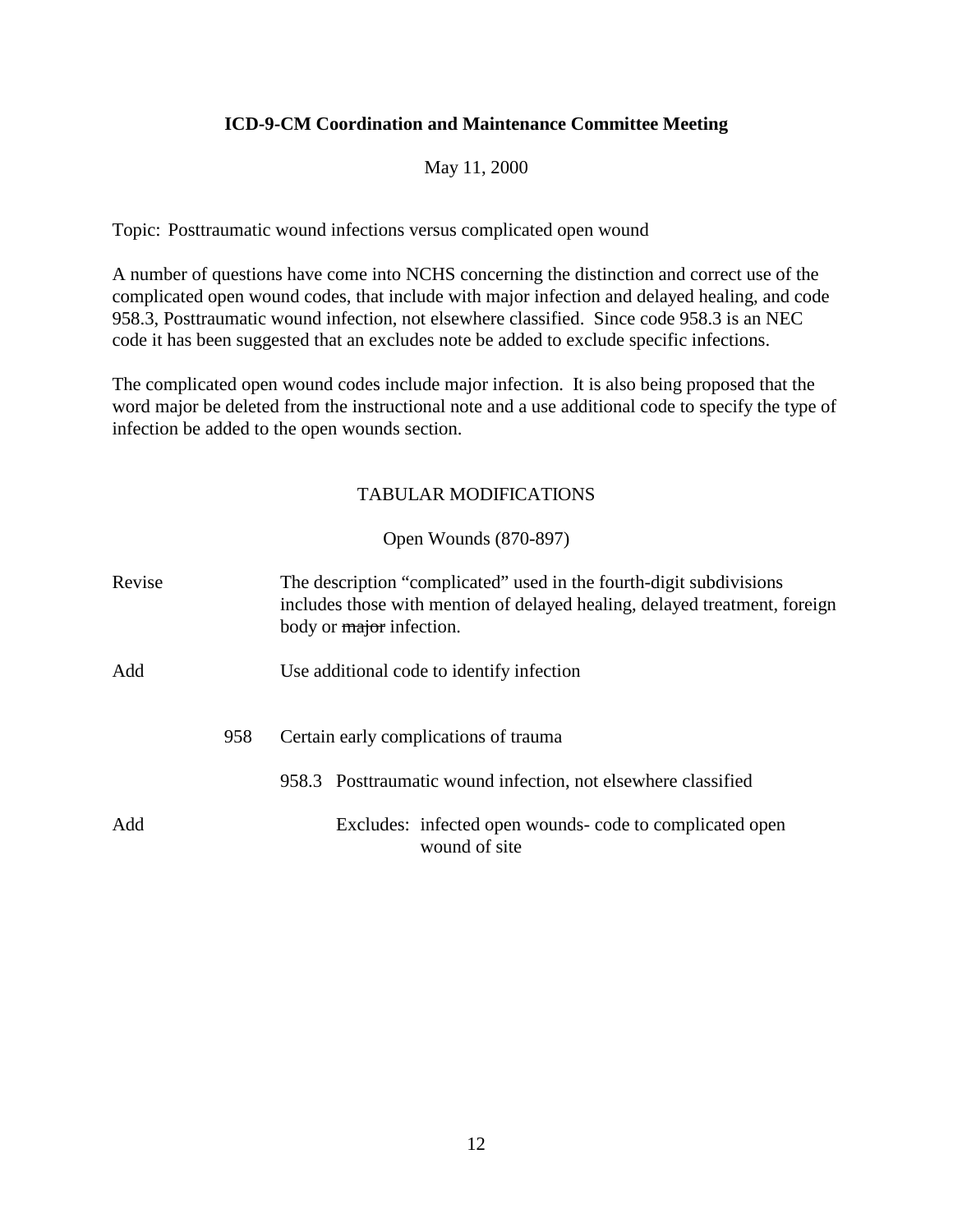#### May 11, 2000

Topic: Head injuries

A letter was received from the Department of Health of the State of Israel, an international user of the ICD-9-CM, requesting modification to the excludes note at the section Intracranial injury, excluding those with skull fracture (850-854) and to the wording of code titles at the 851-854.

The excludes note in question may cause confusion. Code 850 is not to be used in conjunction with a code from the skull fracture series. The current wording of the note seems to indicate that certain  $5<sup>th</sup>$  digits are unacceptable when, in fact, the note is referring to  $4<sup>th</sup>$  digits. Also, the code titles in the intracranial injury section use the term "with open intracranial wound" and "without mention of open intracranial wound". As these codes exclude with skull fracture, and it would seem unlikely to have an open intracranial wound without a skull fracture, it has been suggested that the code titles be changed to with or without open head wound.

### TABULAR MODIFICATION

#### INTRACRANIAL INJURY, EXCLUDING THOSE WITH SKULL FRACTURE (850-854)

| Revise<br>Revise |     | Excludes: intracranial injury with skull fracture $(800-801$ and $803-804$ , except $4th$<br>$\frac{digit}{10}$ and .5)<br>skull fracture alone (800-801 and 803-804 with $4th$ digits 0 and .5) |
|------------------|-----|--------------------------------------------------------------------------------------------------------------------------------------------------------------------------------------------------|
|                  | 851 | Cerebral laceration and contusion                                                                                                                                                                |
| Revise           |     | 851.0 Cortex (cerebral) contusion without mention of open intracranial<br>head wound                                                                                                             |
| Revise           |     | 851.1 Cortex (cerebral) contusion with mention of open intracranial head<br>wound                                                                                                                |

This same revision would apply to all code titles in the 851-854 range.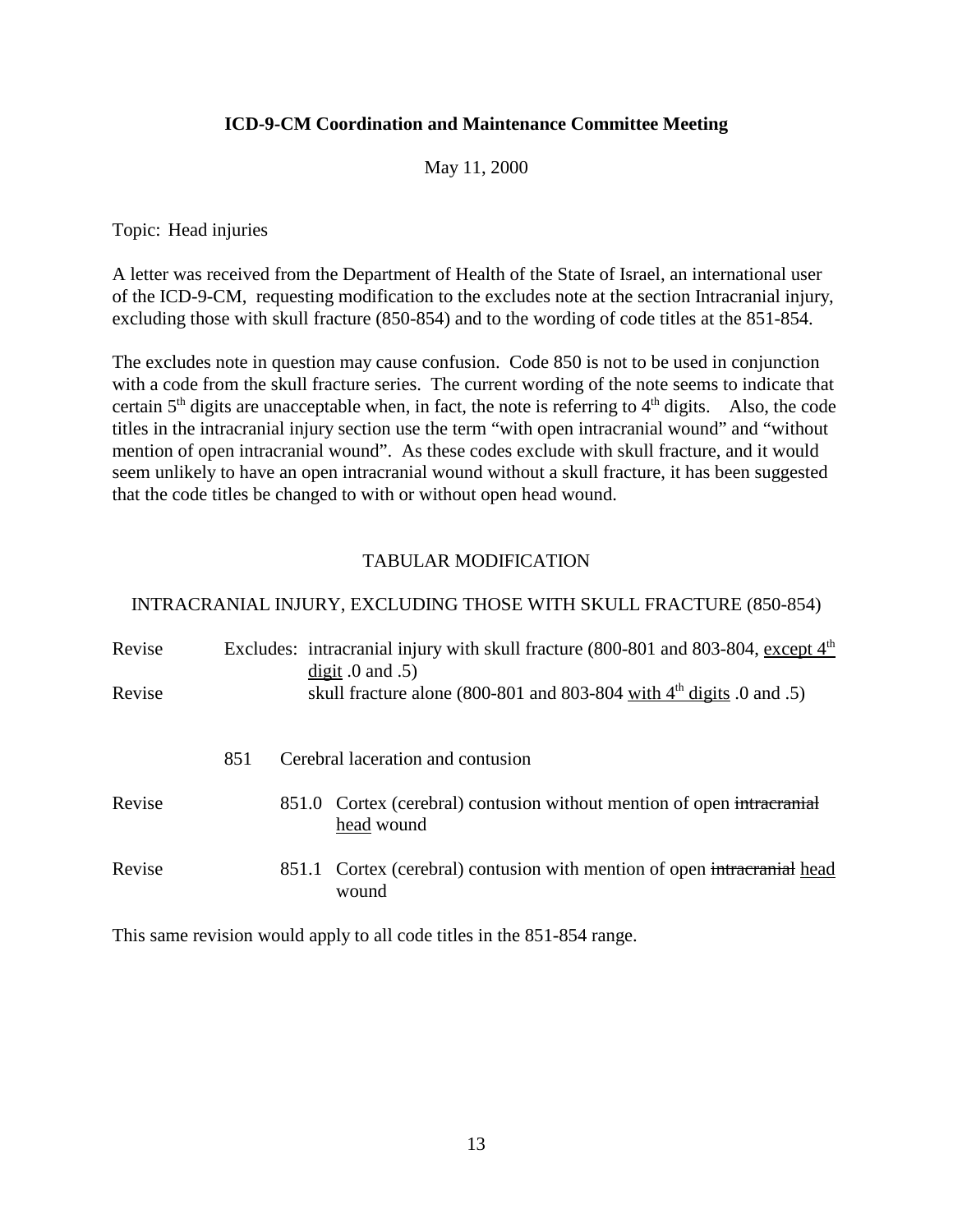### May 11, 2000

Topic: "Fall" versus "Strike against" external cause

The coding of the external cause for falls and striking against is complicated by the instructional notes, the inclusion terms under the respective categories and the defaults assigned. Currently, any striking against incident that results in a fall defaults to unspecified fall. Category E917, Striking against or struck accidentally by objects or persons, excludes falls from bumping into or against object.

The injury community has requested that the external cause codes be modified to allow for the coding of both a fall and a strike against within the same code. It has also been requested that the striking against codes be expanded to include more types of objects.

These modifications should not impact on existing coding guidelines that instruct that the selection of the principle external cause code correspond to the principle injury diagnosis code.

|                 |  | E888 Other and unspecified fall |                                                                                                                 |  |  |
|-----------------|--|---------------------------------|-----------------------------------------------------------------------------------------------------------------|--|--|
| New code<br>Add |  | E888.0                          | Fall resulting in striking against sharp object<br>Use additional external cause code to identify object (E920) |  |  |
| New code        |  | E888.1                          | Fall resulting in striking against other object                                                                 |  |  |
| New code        |  | E888.8                          | Other fall                                                                                                      |  |  |
| New code        |  | E888.9                          | Unspecified fall<br><b>Fall NOS</b>                                                                             |  |  |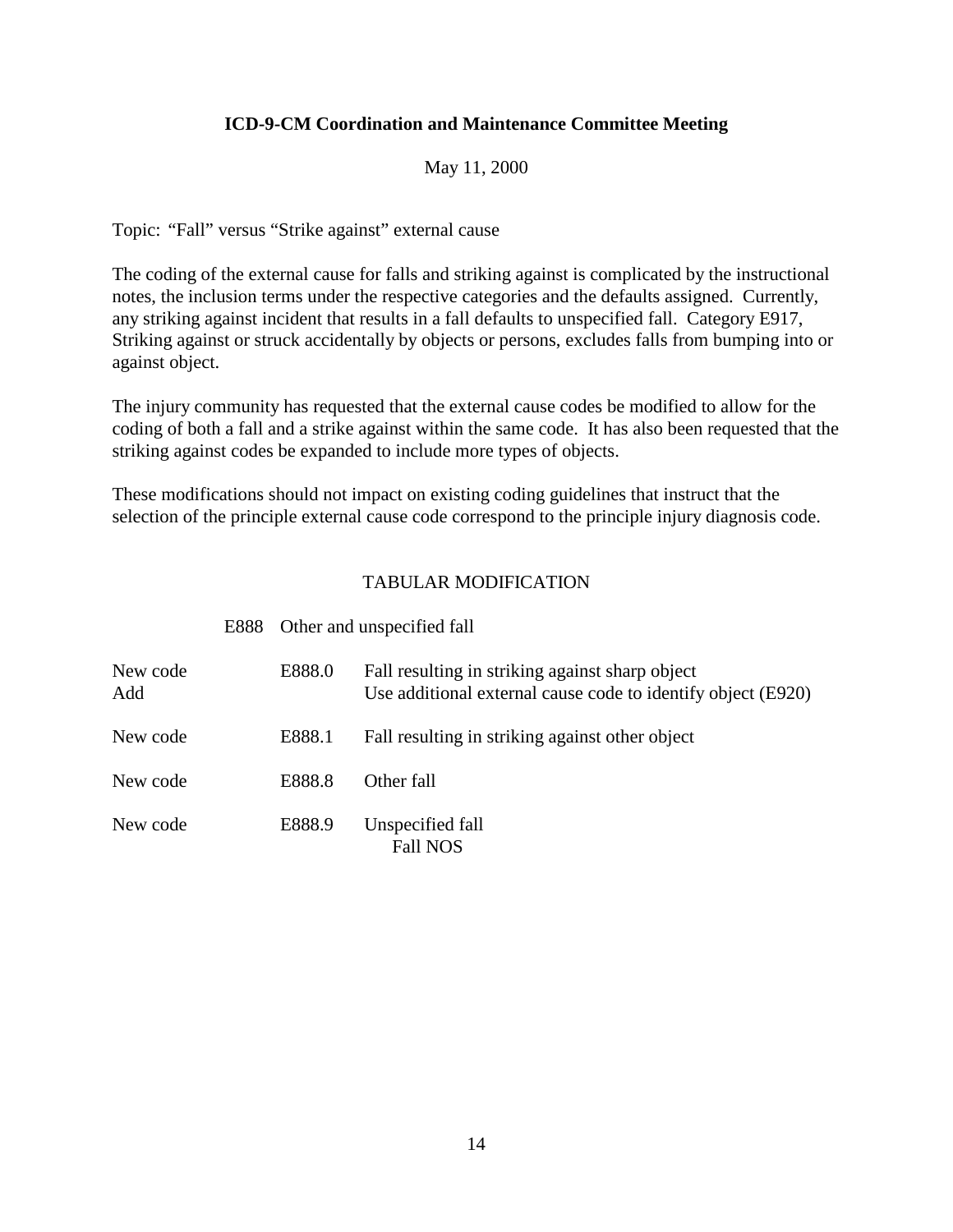# May 11, 2000

| Revise                        | E917 |        | Striking against or struck accidentally by objects or persons<br>Excludes: falls resulting in striking against object (E888.0, E888.1) |  |  |  |  |
|-------------------------------|------|--------|----------------------------------------------------------------------------------------------------------------------------------------|--|--|--|--|
| Revise                        |      | E917.0 | In sports without subsequent fall                                                                                                      |  |  |  |  |
| Revise                        |      | E917.1 | Caused by a crowd, by collective fear or panic without<br>subsequent fall                                                              |  |  |  |  |
| Revise                        |      | E917.2 | In running water without subsequent fall                                                                                               |  |  |  |  |
| New code<br>Add               |      | E917.3 | Furniture without subsequent fall<br>Excludes: fall from furniture (E884.2, E884.4, E884.5)                                            |  |  |  |  |
| New code<br>Add<br>Add<br>Add |      | E917.4 | Other stationary object without subsequent fall<br>Lamp-post<br>Fence<br>Bath tub                                                      |  |  |  |  |
| New code                      |      | E917.5 | In sports with subsequent fall                                                                                                         |  |  |  |  |
| New code                      |      | E917.6 | Caused by a crowd, by collective fear or panic with subsequent<br>fall                                                                 |  |  |  |  |
| New code                      |      | E917.7 | Furniture with subsequent fall                                                                                                         |  |  |  |  |
| Add                           |      |        | Excludes: fall from furniture (E884.2, E884.4, E884.5)                                                                                 |  |  |  |  |
| New code<br>Add<br>Add<br>Add |      | E917.8 | Other stationary object with subsequent fall<br>Lamp post<br>Fence<br>Bath tub                                                         |  |  |  |  |
| Revise                        |      | E917.9 | Other with and without subsequent fall                                                                                                 |  |  |  |  |
| Revise                        | E920 |        | Accidents caused by cutting and piercing instruments or objects<br>Includes: fall on object                                            |  |  |  |  |

Addenda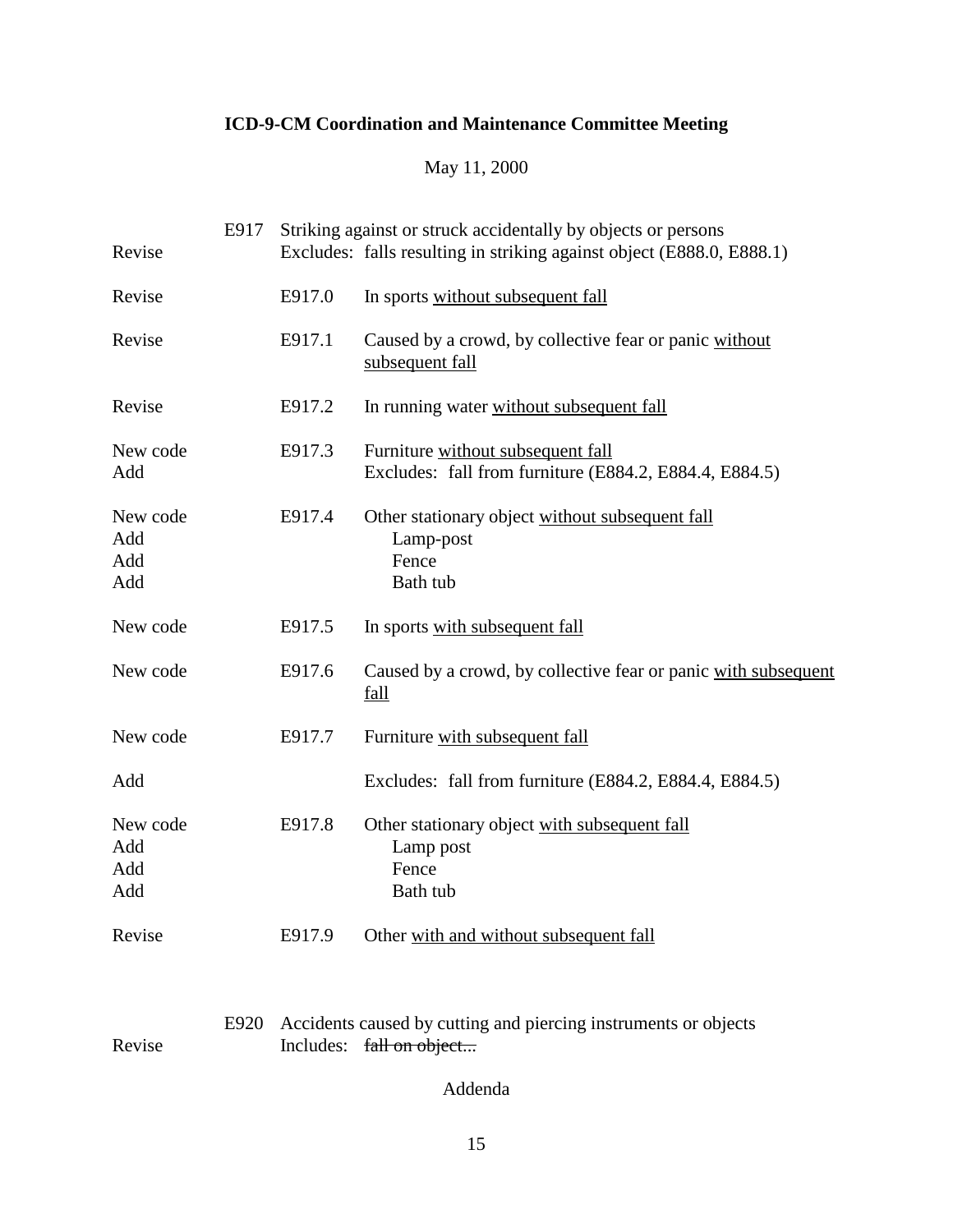May 11, 2000

### Tabular

739 Nonallopathic lesions, not elsewhere classified

Add Includes: chiropractic subluxation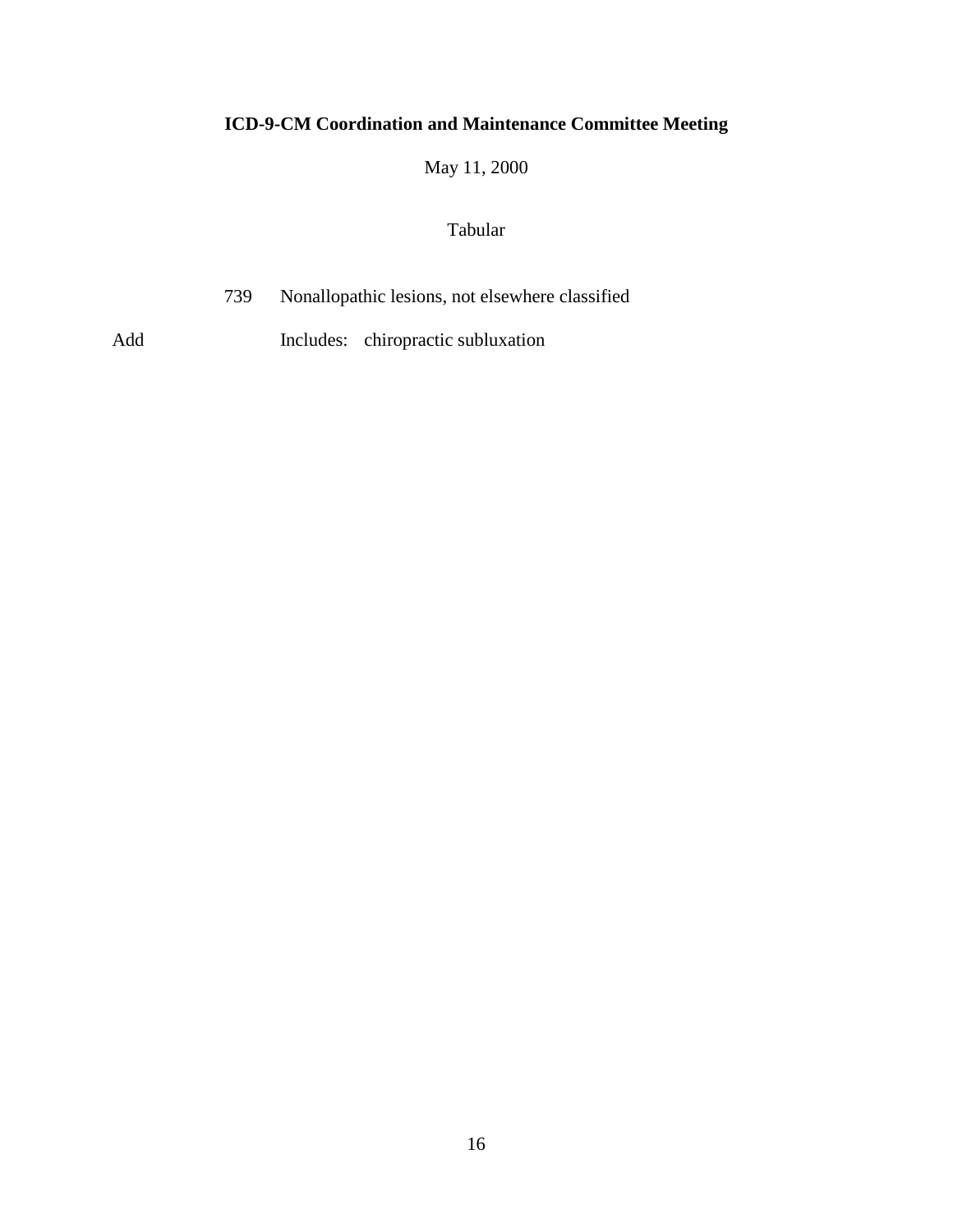# May 11, 2000

### Addenda

### Index

| Add<br>Add | Chiropratic<br>subluxation 739.9 |
|------------|----------------------------------|
|            | Diabetes<br>retinal              |
| Revise     | edema 250.5 [362.01]             |
|            | Hernia                           |
| Revise     | testis (nontraumatic) 550.9      |
| Add        | meaning                          |
| Add        | scrotal hernia 550.9             |
| Add        | symptomatic late syphilis 095.8  |
| Add        | Joubert Syndrome 759.89          |
|            | Subluxation                      |
| Add        | chiropractic 739.9               |